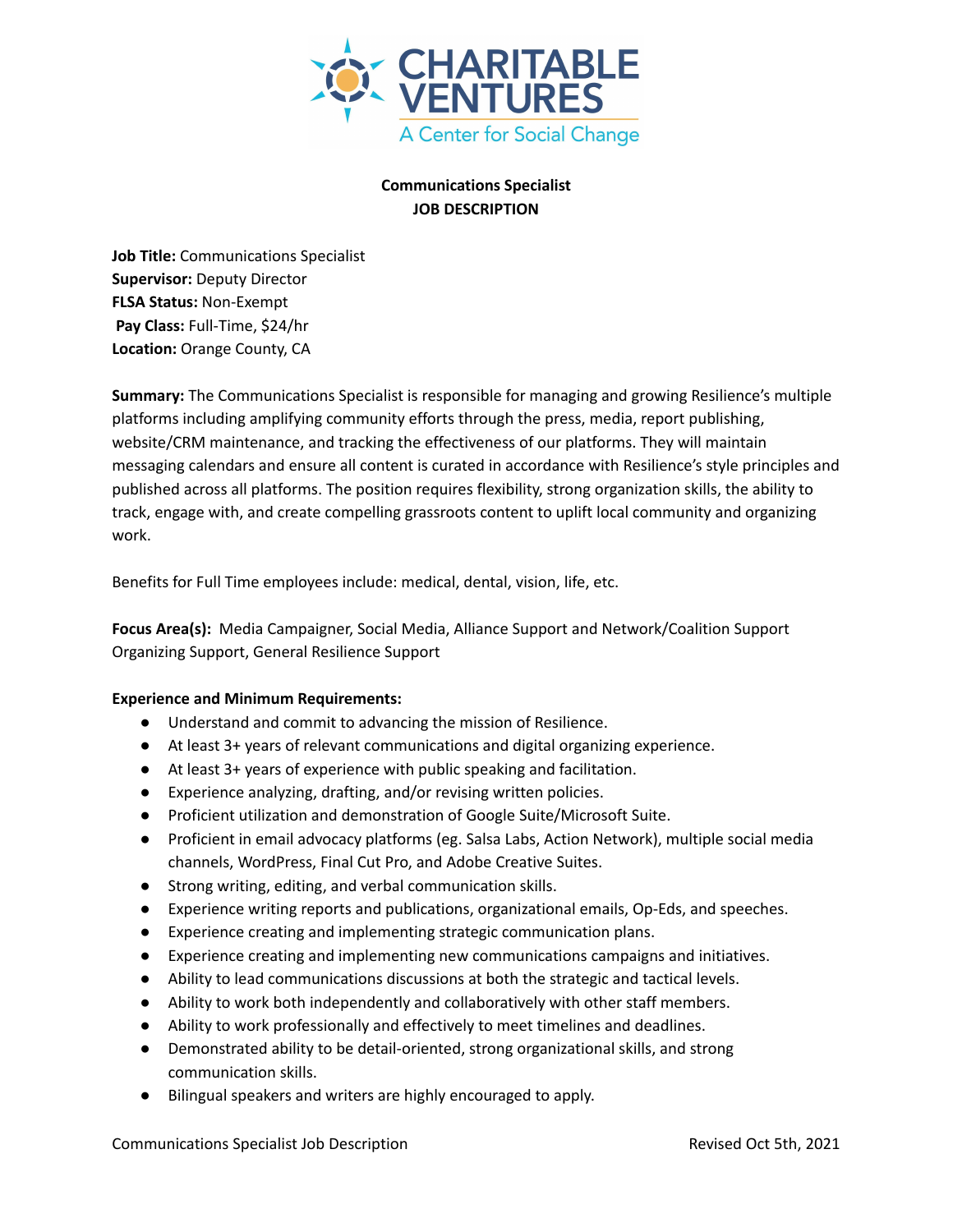

- Driver's license, valid insurance or access to reliable transportation.
- Willingness to travel outside of OC for an extended amount of time (exceptions may occur during COVID-19).

**Duties and Responsibilities:** The main categories consist of the following; other duties may be assigned:

| <b>Media</b>              | Draft written content for messaging channels<br>$\bullet$                                       |
|---------------------------|-------------------------------------------------------------------------------------------------|
| <b>Campaigner</b>         | Copy edit all outgoing media and press communications.<br>$\bullet$                             |
|                           | Email and digital asset production                                                              |
|                           | Website content and updates                                                                     |
|                           | Content creation for media campaigns (blogs/videos/toolkits)<br>$\bullet$                       |
|                           | CRM Management for campaigns                                                                    |
|                           | Building and maintaining relationships with journalists                                         |
|                           |                                                                                                 |
| <b>Social Media</b>       | Maintain messaging calendar<br>$\bullet$                                                        |
|                           | Social media content creation & curation (primary social writer, graphic designer)<br>$\bullet$ |
|                           | The organization's media publisher                                                              |
|                           | Uphold social media protocols/guidelines                                                        |
|                           | Tracking platform metrics, effectiveness and growth                                             |
|                           |                                                                                                 |
| Alliance/Network /        | Participate in partner and community meetings, conferences, convenings, and training.           |
| <b>Coalition Support</b>  | Provide communications support in local and state alliance and coalition efforts.               |
|                           | Provide communications strategy and support for aligned coalition spaces.                       |
|                           |                                                                                                 |
| <b>Organizing Support</b> | Document programs and activities.<br>$\bullet$                                                  |
|                           | Support staff with developing outreach material such as flyers, graphics, and/or videos.        |
|                           | Support with communication to the media.                                                        |
|                           | Co-develop strategies for advancing issue-based campaign goals and policies with                |
|                           | Resilience staff.                                                                               |
|                           | Attending and coordinating rallies, marches, press conferences, and other events as             |
|                           | needed.                                                                                         |
|                           | Community and media awareness around organizational priority issues.                            |
|                           |                                                                                                 |
| <b>General Resilience</b> | Attend to various administrative matters<br>$\bullet$                                           |
| <b>Support</b>            | Newsletter publishing                                                                           |
|                           | Provide input into the annual department budget process.                                        |
|                           | Document, collect and submit expenses from programs, projects, events, campaigns,               |
|                           | etc.                                                                                            |
|                           | Ensure continuous documentation of programs and activities to incorporate into grant            |
|                           | reports to demonstrate grant goals and deliverables were met.                                   |